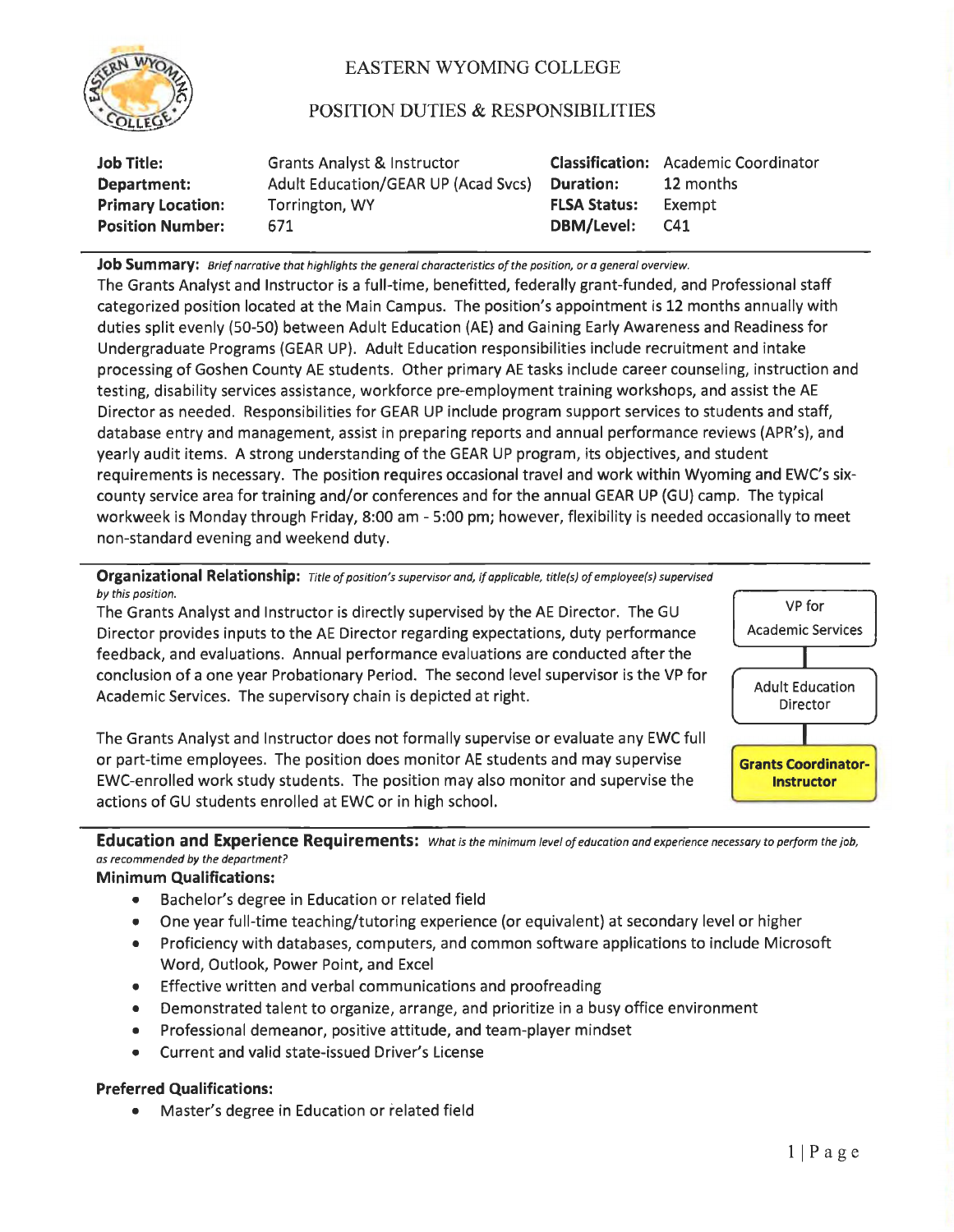- Two years previous teaching/tutoring experience
- One year administrative, office support, and/or clerical experience

**Essential Functions/Duties:** *(to perform successfully in this position, an individual must be able to perform essential duties satisfactorily as well as possess education/experience, employ the knowledge, skills, and abilities as listed in representative fashion; reasonable accommodations may be made to enable individuals with disabilities to perform the essential functions - this position is EXEMPT, <i>i.e.*, not eligible for compensatory or *overtime pay provisions of the FLSA. This listing of essential duties is not all-inclusive, but representative, other duties may be assigned).* 

- Recruit and conduct training of all Start Smart courses for Goshen County AE students
- Provide standards based instruction in reading, writing, mathematics, science, social studies, computer literacy, and English as a Second Language utilizing college and career readiness standards which integrate Career Pathways methodologies
- Ability to administer various tests and assessments as appropriate or needed; examples include Test of Adult Basic Education (TABE) as a pre-test and post-test, Official Practice Test (OPT), and BEST testing for English as a Second Language (ESL) students
- Provide program support services to AE/GU staff, students and other stakeholders
- Assist in the collection, compilation, completion, and submission of mandated forms and reports of all data collection requirements related to the grants
- Maintain an organized database, update database records to eliminate errors and data duplication
- Use data to compile reports for annual performance reviews and federal/state yearly audits
- Accurately input student, parent, and other grant required data into state/federally supported databases
- Teach students in other areas of AE program instruction if necessary; examples include ESL, workplace readiness, pre-employment training, and Bridging students into post-secondary education
- Conduct student disability screenings; advocate for students who need accommodations
- Provide career counseling services
- Attend regional, state, and national training as appropriate
- Perform all other duties as assigned of a similar nature or level

**Knowledge, Skills, and Abilities (KSA):** *These are the requirements for an employee who is capable of performing the full range of essential functions of the position.* 

- General knowledge and provision of customer service principles
- Understanding of basic instruction and teaching principles and practices
- Adept at using a computer and related software applications, modern office procedures, methods, and equipment
- Assist in the gathering of student, parent and other grant required documents, preparing reports
- Skill and ability to organize and prioritize data as required by the grants
- Ability to record, maintain, track, and store files electronically through the use of a database
- Trained skill at proofreading, editing, and reviewing data for inaccuracies
- Ability to amicably resolve database discrepancies or incomplete files so that an accurate up-to-date, database is maintained
- Knowledge of or an ability to learn the administration of TABE testing for students
- English communication and interpersonal skills as they apply to co-workers, supervisor, students, and the general public sufficient to exchange or convey information and to receive work direction
- Ability to meet assigned deadlines while adhering to grant mandates and/or EWC policies

**Physical/Mental Demands & Special Requirements:** *(The physical demands and work environment characteristics described herein are representative of those that must be met by an employee to successfully perform essential functions of this position and/ar may be encountered while performing. Reasonable accommodations may be made to enable individuals with disabilities to perform the essential functions).* 

• Exert up to 40 pounds of force infrequently, and/or up to 20 pounds of force occasionally, and/or up to 10 pounds of force regularly to lift, carry, push, pull, or move objects